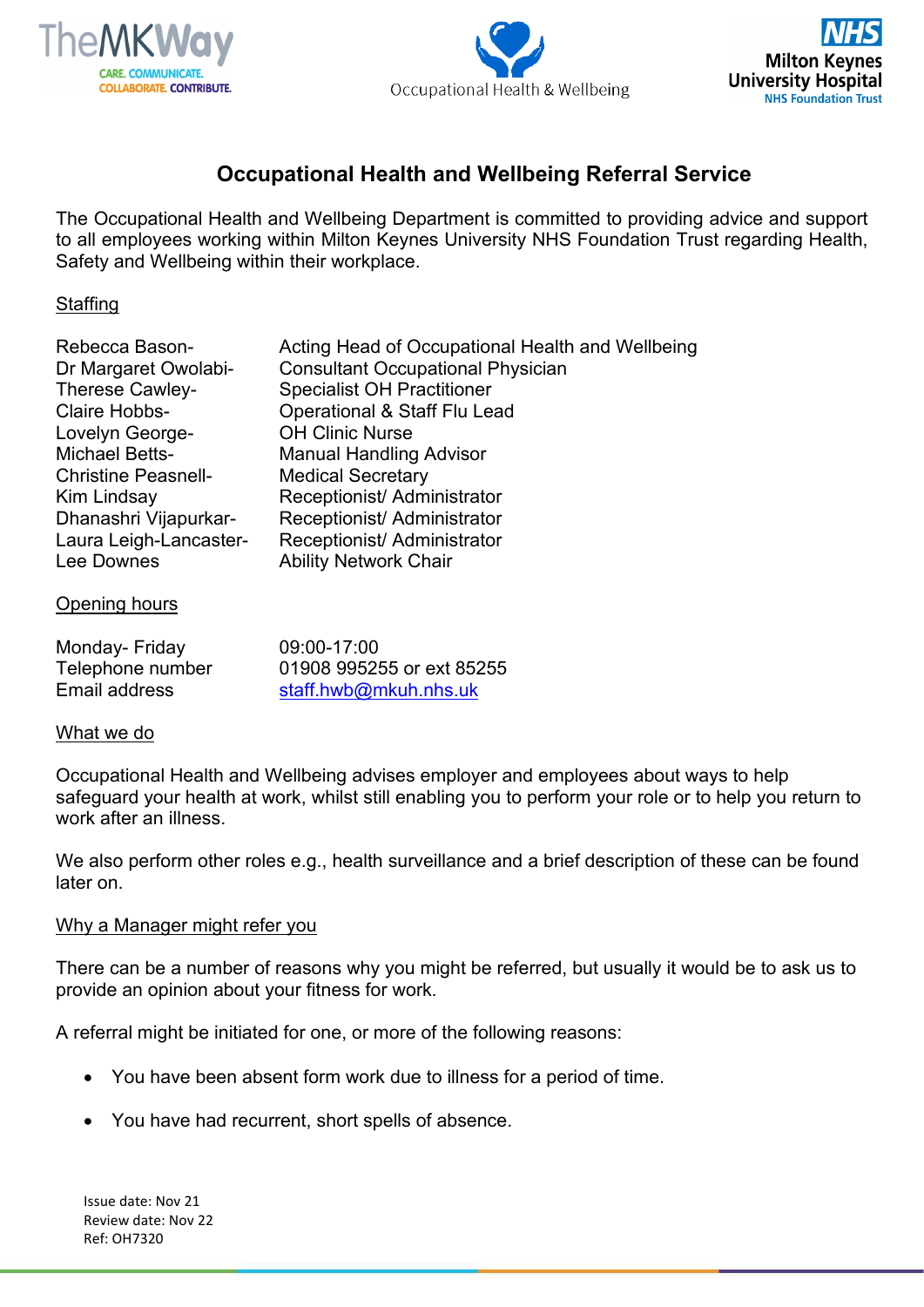- You are at work, but there are concerns about your health, or behaviour at work and its possible impact on your work performance.
- You have had an accident or been involved in an incident that has resulted in sickness absence, or ill health.
- You have applied for ill health retirement.
- A request to start health surveillance.

# The Management Referral Process

Your manager or the person making the referral should have discussed the reason for the referral with you and explained what they plan to do afterwards. They will have completed a referral form that outlines the reason for referral and the questions they would like us to address. The referral form might be e-mailed to us, faxed, or sent by post.

Once we receive the referral letter, we will contact you by post (or by phone if there is insufficient time for a letter to reach you) to offer you an appointment.

Occasionally we may offer you a telephone consultation as an alternative to attendance in person, but this will depend on a number of factors including the complexity of the referral.

If we have a contact telephone number (on the referral form) we will try and ring you prior to your appointment to remind you about it.

## Things to check prior to your Appointment

Please bring a list of any medication you are prescribed. If you do have any hospital clinical letters etc. relevant to any ongoing health problem and you feel able to share them with us they would be most helpful (we can copy them, with your permission, for your health record).

All clinics have set appointment times and if you are over ten minutes late, we cannot guarantee that you will be able to be seen. Please do allow sufficient time for your journey as the roads approaching the hospital can get congested. A map can be found on the last page.

If you believe that you will be late for an appointment, please phone us on 01908 995 255 so that we can advise you whether or not you should continue your journey. Parking at the hospital can be difficult at times and we suggest you leave at least 15 minutes to find a parking space. A carparking fee is required if you do not already hold a parking permit. The nearest car park is the multi-storey.

## Companions/Union Representatives

You can be accompanied by a friend, relative, or a Union Representative should you wish, but you would need to be comfortable to discuss health matters in front of them and occasionally, depending upon circumstance, the doctors or nurses may wish to speak to you in private

. Regrettably, we would not usually be able to allow for more than one companion at your consultation (apart from children).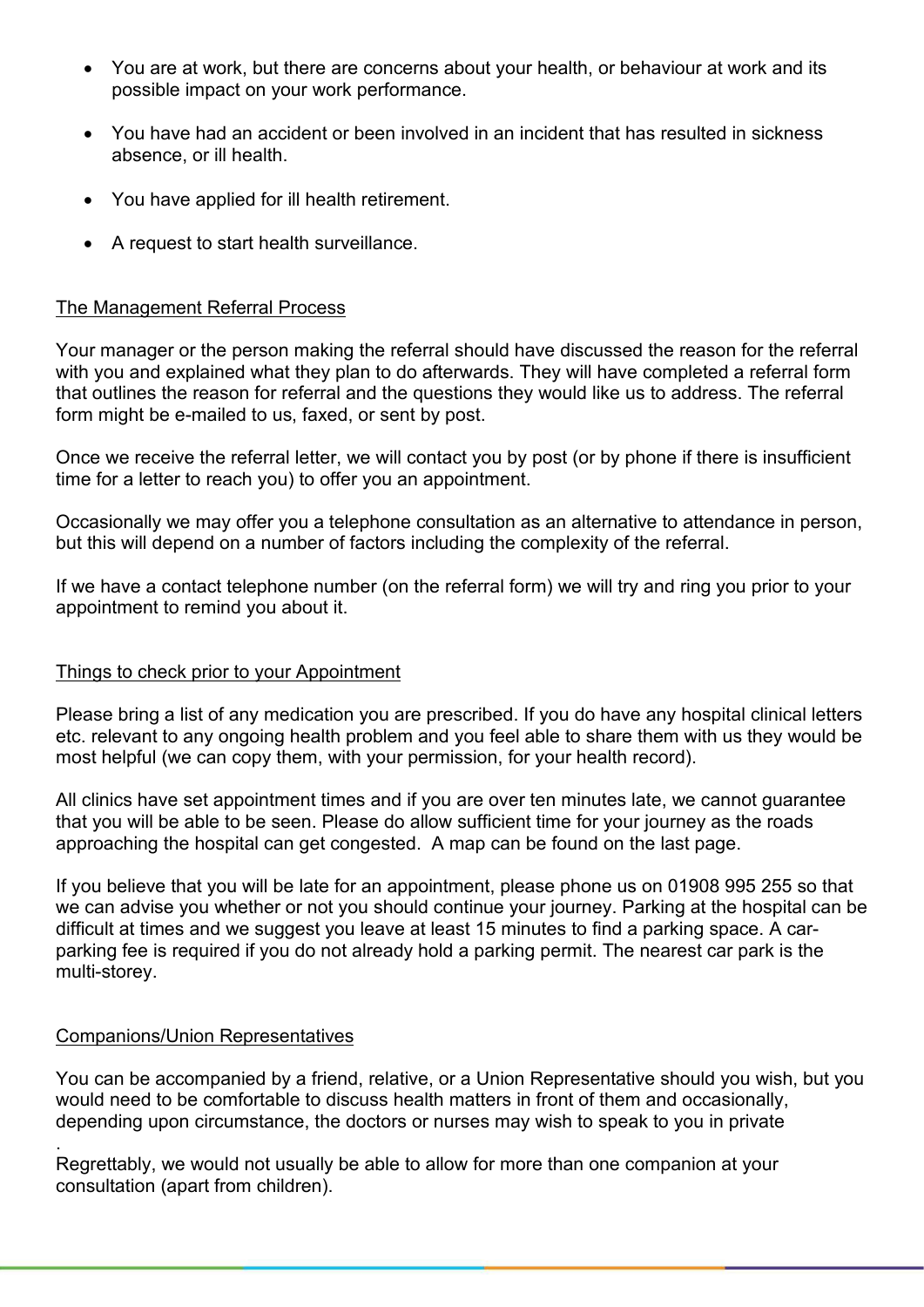# Accessibility

Please contact us on 01908 995 255 to discuss your requirements e.g., car-parking/entry to the building etc. There is a ramp leading to the front door of the out-patients department, together with a lift to get you to the next level, and there is a toilet wheelchair access. However, if for example, you are an unaccompanied wheelchair user or have other mobility problems, please let us know in advance so that we can offer you assistance.

## Check-in at Reception

Reception is on Level 3, and once either out of the lift, or at the top of the stairs, turn left and then left again at the first corridor and our reception is immediately on the left-hand-side. Check-in with our Receptionist who will then ask you to take a seat until the Doctor or Nurse calls you. If there is a problem, please inform reception.

# Waiting Times

We endeavour to see everybody on time, but occasionally clinics may over-run e.g., a complex consultation, or a previous patient/client was late. If you have waited for ten minutes past your scheduled appointment time please inform our reception staff, if we know that a clinic is running late, you will be informed on arrival.

# The Consultation

This is completely confidential, and you may see a nurse or doctor. After introductions they will check your understanding of the referral process and explain their role. Whilst they will be primarily interested in any ongoing health problems and their impact on work (or vice-versa) you will normally be asked other background questions such as your past medical history and social circumstances. This will enable them to gain an overall view of your health and wellbeing and any other factors that might influence your medical fitness for work.

If you do not understand any of the questions posed or the reason for asking them, please ask for clarification. Occasionally, a limited physical examination might need to be performed or simple tests undertaken. A female chaperone will be in attendance when a medical examination of a female client (involving partial undressing e.g., listening to your heart) might be performed by a male member of staff.

At the end of the consultation the nurse or doctor will discuss what adjustments/support (if appropriate) they think might be of benefit to you and will summarise their answers to any questions posed in the referral letter.

## How we Process our Report

The person who made the referral will expect a report from us following our consultation with you. This report will focus on information that management might need to consider including potential adjustments etc. but no medical information e.g., your actual diagnosis, will be included without your consent. You will be asked to provide written consent for our report to be sent and should you wish, you will be given an opportunity to read it first (the time allowed is limited so that we can still send our report promptly). The doctor or nurse will explain this process in more detail.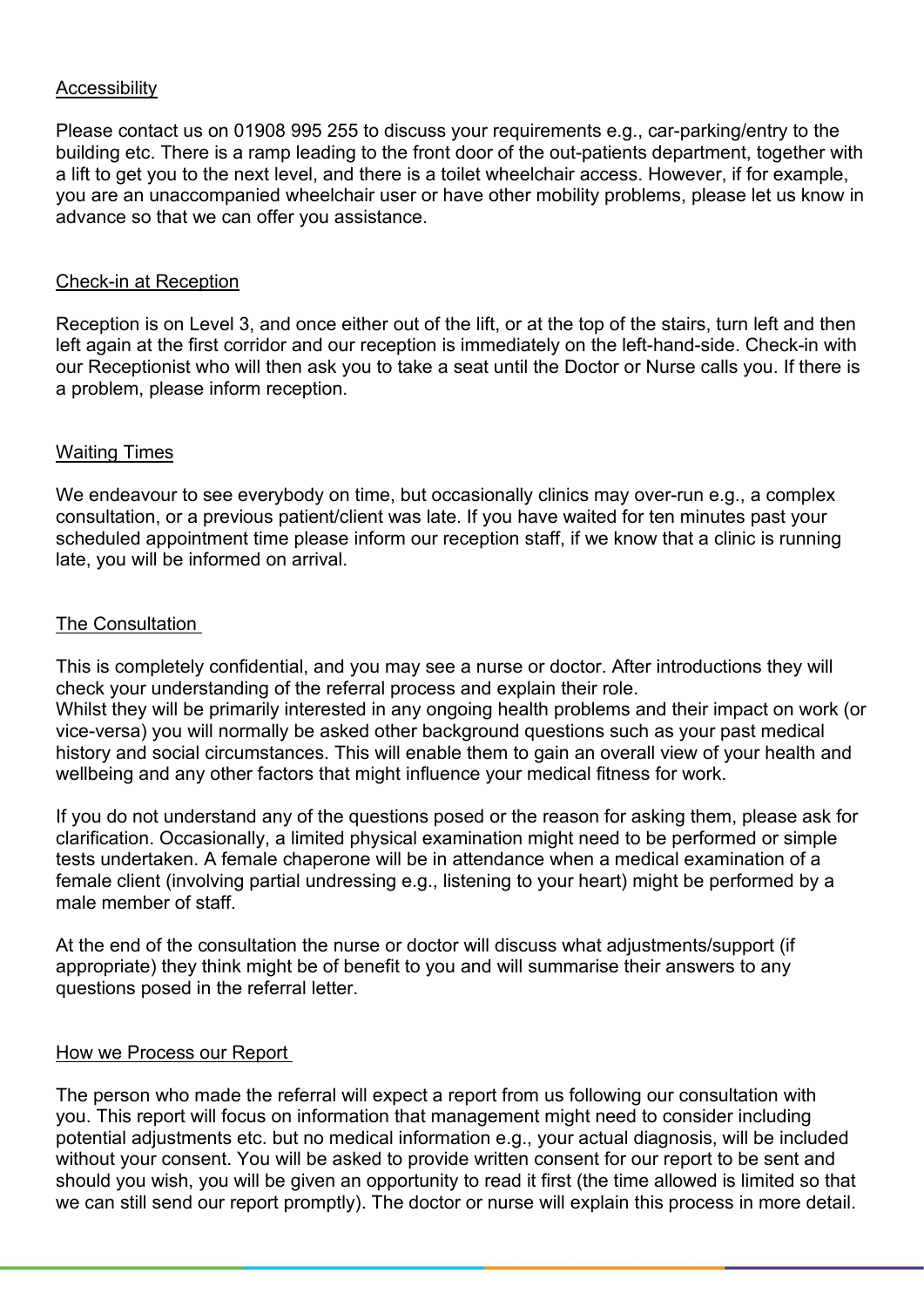However, we have found that most people are happy with a verbal summary at the end of the consultation and would wish to avoid delays. Occasionally, if the need is urgent, we might be asked to provide a summary of our consultation by telephone or e-mail, i.e., it cannot wait for a report to arrive in the post. This summary will not contain any more information than would be available in the actual typewritten report.

You do have the right to withdraw your consent at any time during the process. If you ask us not to send our report, we will inform whoever referred you that you have declined for a report to be made available.

Our report will be posted or sent via email to whoever initiated the referral. Once the report leaves our department, we have no further control over who might have sight of it e.g., your manager may share it with Human Resources.

## Obtaining further Medical Information

Occasionally the nurse or doctor may wish to obtain further medical information from your GP and/or Specialist. This will assist them in answering the questions posed in the referral letter and they will explain what information they seek from your doctor(s), or others. You will be asked to complete a consent form that outlines your rights under the 'Access to Medical Reports Act 1988' and we will give you a copy of this for your own records.

You can indicate that you would like sight of your doctor's report before it is sent to us and have 21 days to arrange this with your doctor before they send it on to us. Your doctor may send you a copy but is not obliged to do so. Any medical reports we receive will be scanned into your records.

No-one, outside of the department will have access to your doctor's report without your consent, but we will use relevant (non-medical) information from it, to assist us to provide relevant advice to your manager.

## **Counselling**

Vivup are the Trust's Employee Assistance Provider (EAP) and are on hand to offer support and advice on a range of issues for all Staff. All discussions are completely confidential and available whenever you need to access them.

Help and support with pressures at work or home. Employee Assistance Programme (EAP) available any time, 24/7, 365 days a year

# 03303 800658

(Calls charged at local rates)

Or to find the full range of services available, visit vivup.co.uk